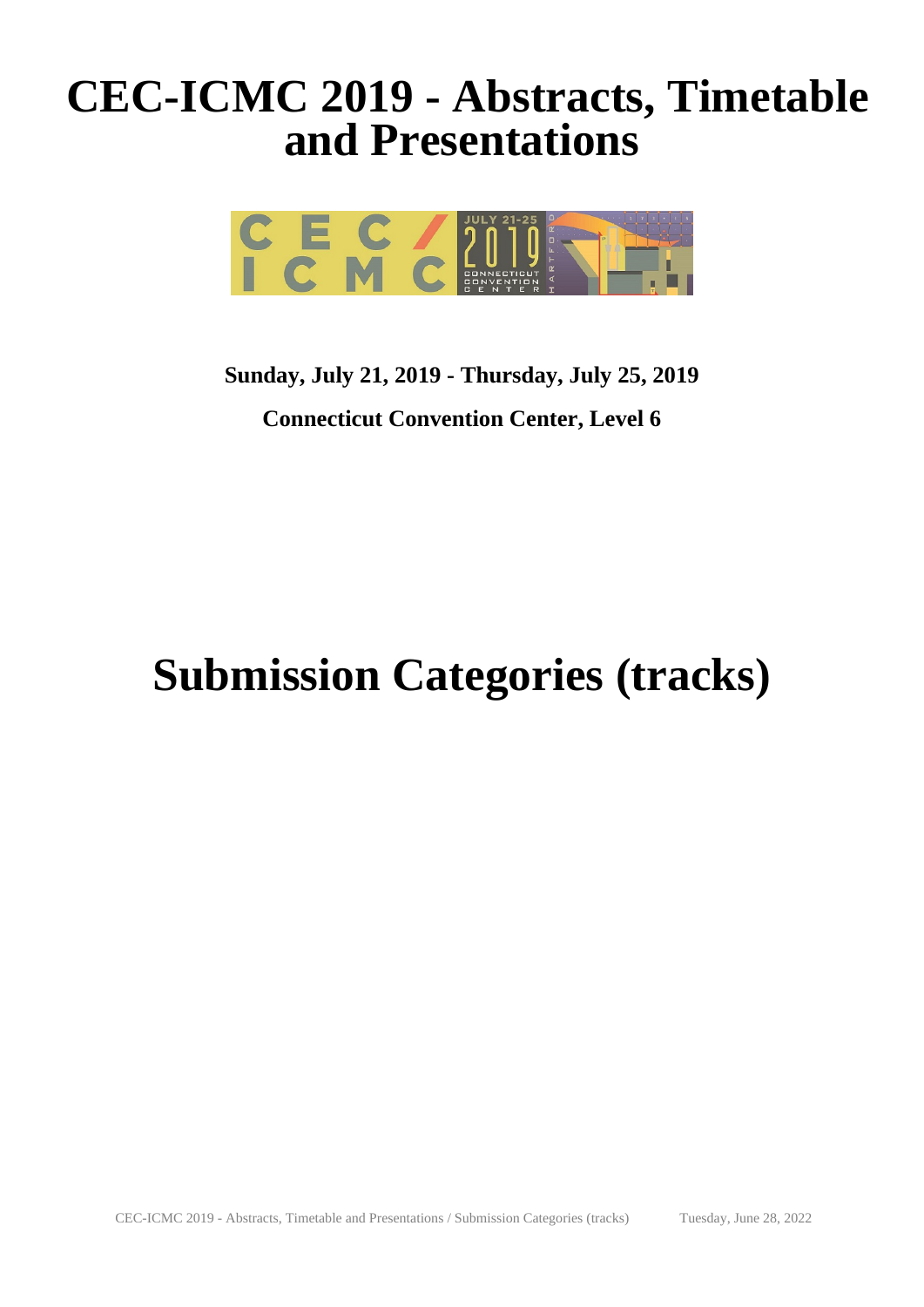Authors are requested to submit abstracts and papers that address any aspect of cryogenic engineering and cryogenic materials research. The subject matter should be technically oriented and feature new, original developments in cryogenic engineering and materials.

The abstract submission categories/tracks are as follows:

#### **CEC-01 - Large-Scale Refrigeration and Liquefaction**

#### **CEC-02 - Large-Scale Systems, Facilities, and Testing**

**CEC-03 - Cryocoolers (Non-Aerospace)**

**CEC-04 - Cryocoolers (Aerospace)**

**CEC-05 - Components: Expanders, Pumps, Compressors, Heat Exchangers, and Heat Pipes**

**CEC-06 - Components: Superconducting Magnet Systems**

**CEC-07 - Components: Superconducting RF Systems, Power Cables, and Leads**

**CEC-08 - Applications: Instrumentation, Visualization and Controls**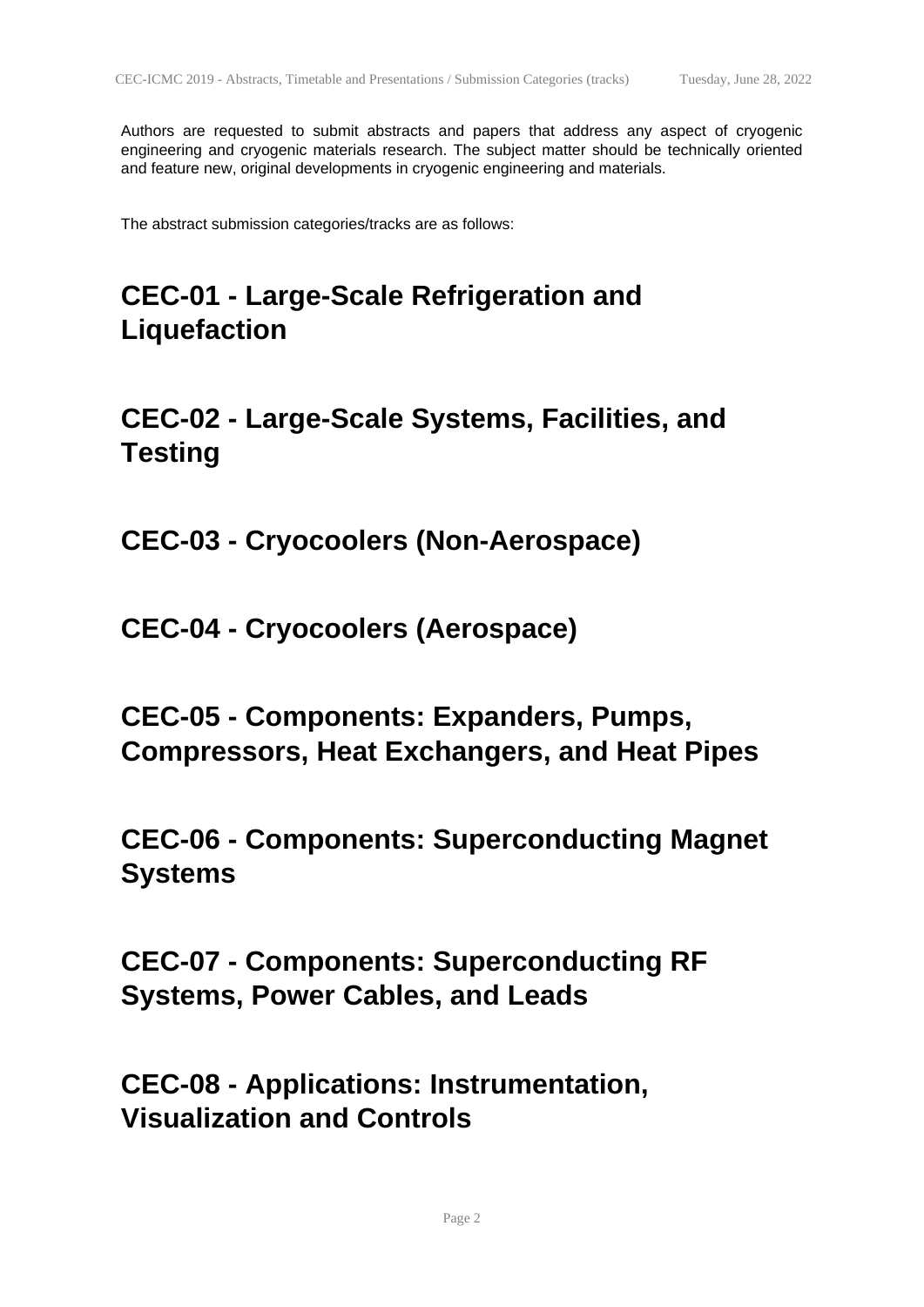#### **CEC-09 - Applications: Fuel, Transportation, Medical, and Food**

**CEC-10 - Applications: Aerospace**

**CEC-11 - Applications: Safety, Reliability, and Standards**

**CEC-12 - Applications: Medicine and Biology**

**CEC-13 - Thermal-Fluid Transport and Properties: Fluids Boiling Above 50 K**

**CEC-14 - Thermal-Fluid Transport and Properties: Fluids Boiling Below 50 K**

**CEC-15 - Thermal-Fluid Transport and Properties: Thermal Insulation Systems**

**CEC-16 - Miscellaneous**

**ICMC-01 - NbTi/Nb3Sn/A15**

**ICMC-02 - MgB2 Wires and Tapes**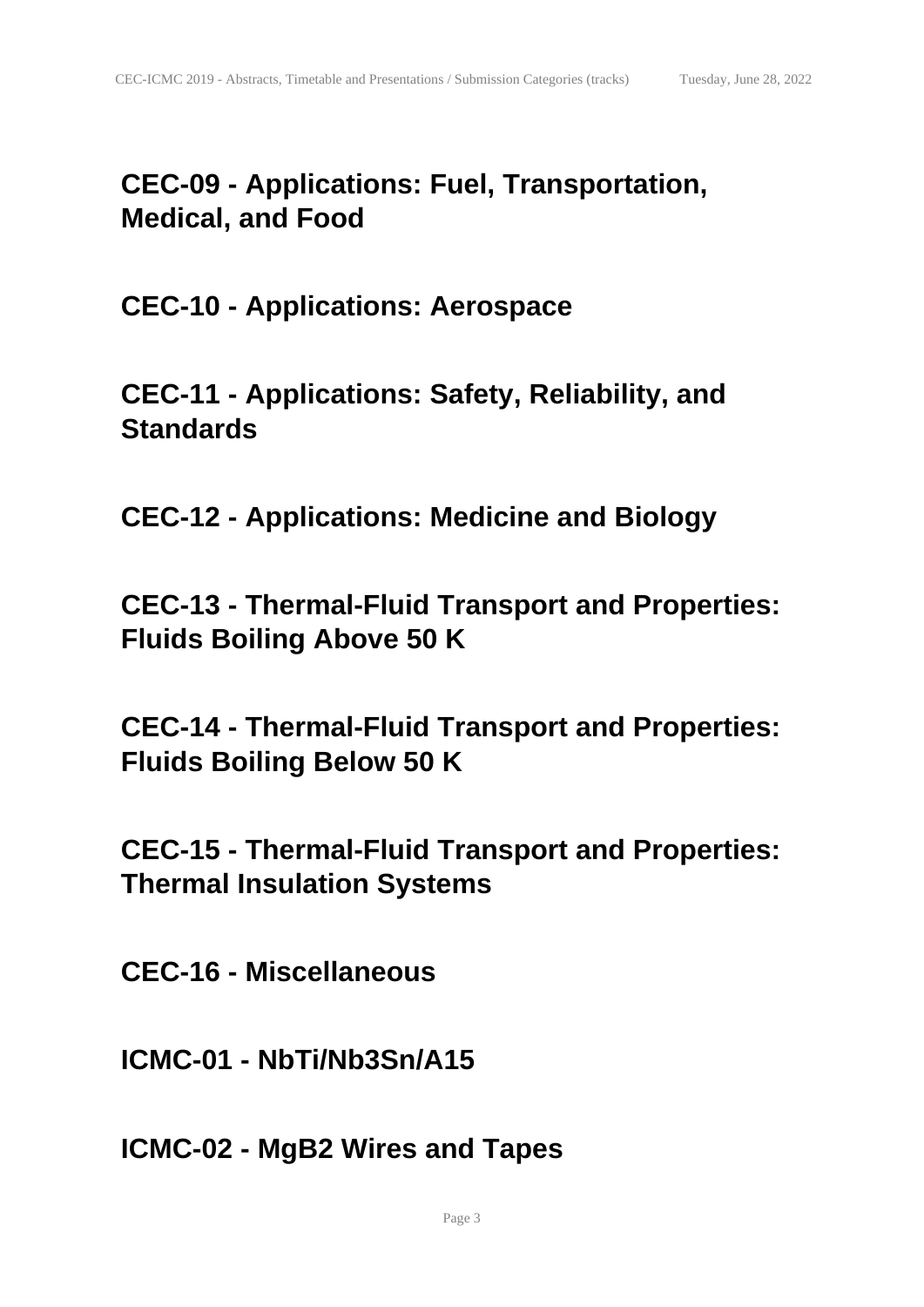#### **ICMC-03 - BSCCO Wires and Tapes**

**ICMC-04 - REBCO Coated Conductors**

**ICMC-05 - Fe-based and New Superconducting Materials**

**ICMC-06 - Thin Films, Multilayers, and Artificial Structures**

**ICMC-07 - Flux Pinning and Critical Current**

**ICMC-08 - HTS and MgB2 Bulks**

**ICMC-09 - LTS and HTS Cables**

**ICMC-10 - Superconductor Measurements: Mechanical, Electrical, AC Losses and Stability**

**ICMC-11 - Metallic, Ceramic, Composite and Polymeric Materials**

**ICMC-12 - Insulation/Conduction, Resins and Impregnation, and Dielectric Properties**